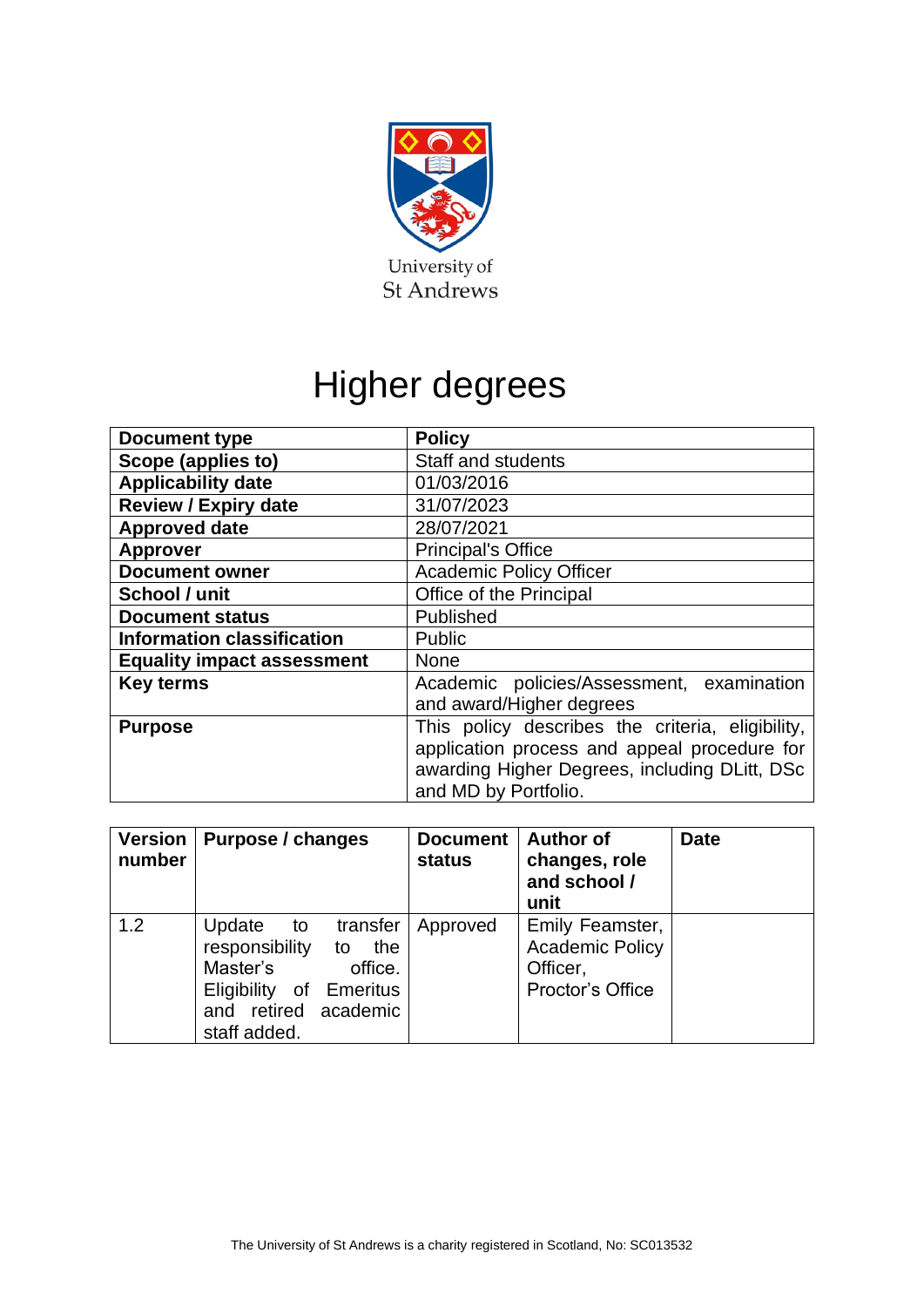# **UNIVERSITY OF ST ANDREWS**

## **POLICY ON HIGHER DEGREES**

#### **1. Award Criteria**

Higher degrees (DLitt, DSc or  $MD<sup>1</sup>$ ) may be awarded in recognition of a corpus of work of a professorial standard attained over an extended period of no fewer than ten years, containing original and significant contributions to the advancement of knowledge and learning which has given the candidate international distinction in their particular academic field.

## **2. Eligibility**

Graduates of the University of St Andrews are eligible for consideration as a candidate for a higher degree no fewer than ten years after the date of their doctorate or other recognised terminal degree.

Graduates of other universities who are presently full or part-time members of staff, or retired or emeritus staff whose final employment was at the University of St Andrews and who currently hold an emeritus or honorary academic position are eligible for consideration as a candidate for a higher degree, provided it is at least ten years after the date of their doctorate or other recognised terminal degree from any university.

#### **3. Application Process**

- 1. The Master's Office will consider nominations from the Schools for higher degree candidates on a biannual basis. Nominations should be submitted by the Head of School, who will consult with the senior members of the School before making the nomination. Each nomination must include:
	- a. A statement of no more than 1000 words explaining how the proposed submission meets the award criteria.
	- b. A copy of the applicant's CV, including a list of all publications.
	- c. A list, provided by the School, of at least four possible external examiners and two confirmed internal examiners.
- 2. The Master's Office will review nominations and invite candidates of suitable merit to apply for the relevant higher degree. The evaluation process is normally led by the relevant Faculty Dean. While the Master's Office will work with the nominating School such that both parties agree, where possible, about the candidate's suitability for examination, the relevant Faculty Dean or the Master (if acting directly) reserves the right to decline a nomination put forward by a School.
- 3. The Master's Office will inform the applicant if formal submission is to be allowed, enclosing the appropriate regulations, and explaining the preliminary procedure for submitting a (composite) thesis of no more than 120,000 words, or a portfolio of similar size, which may include papers, books (or sample chapter(s) therefrom) and other publications that are suitably representative of the applicant's work. Items (a) and (b) detailed in (1) above will also be included for consideration by the examining committee. Applicants are encouraged to submit an electronic version of the portfolio. If it is not possible to submit all materials electronically, the applicant must submit FOUR typescript

<sup>1</sup> There are two routes to the award of MD, the second is considered via the normal postgraduate admissions processes and involves a minimum of two years' research within the University.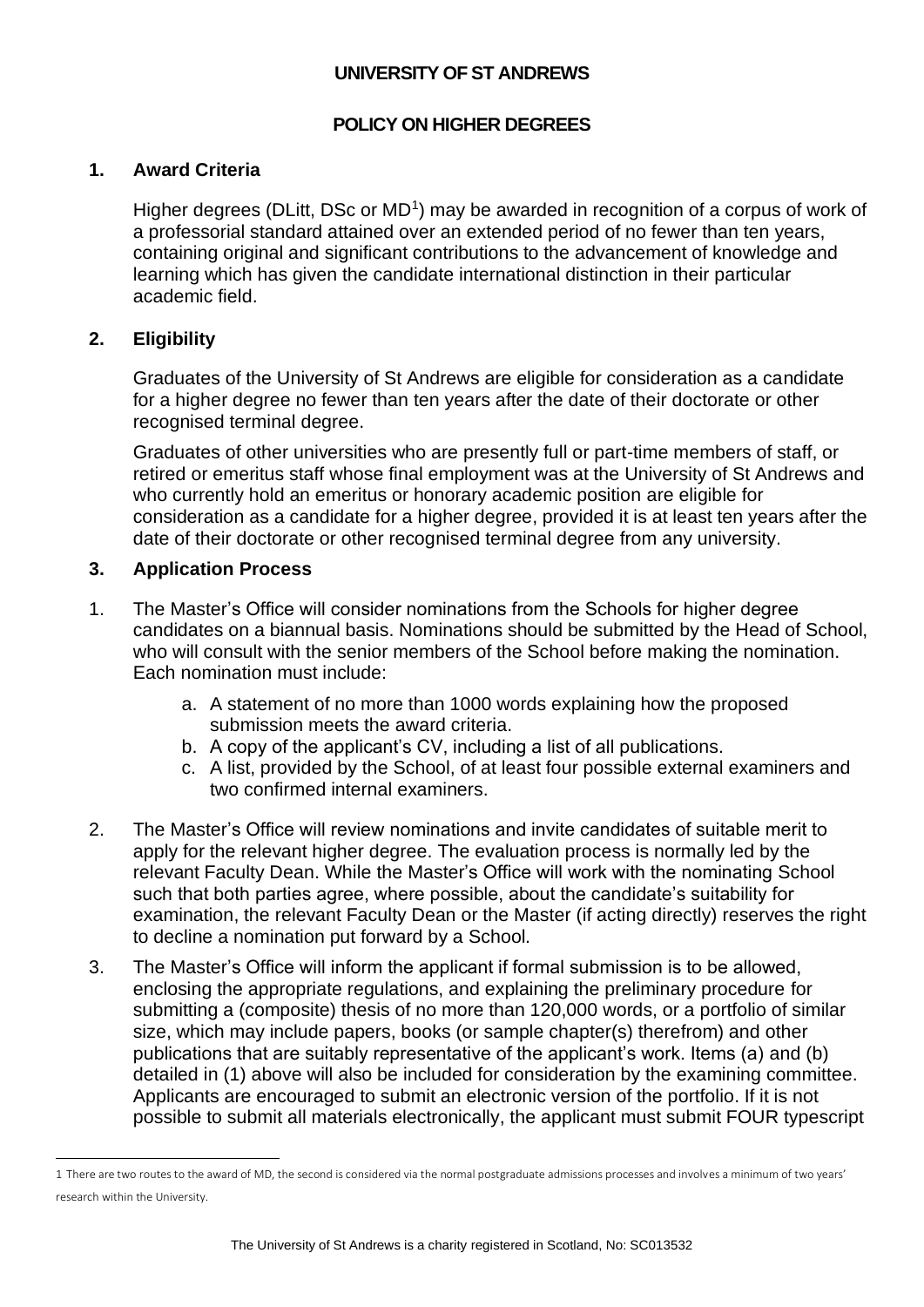copies of the material in secure but temporary bindings. All [requisite fees](http://onlineshop.st-andrews.ac.uk/product-catalogue/university-services-and-facilities/registry/higher-degree-fees/higher-degree-dlitt-dsc-md) must be paid before the portfolio is distributed to examiners.

Applicants must submit their portfolio within six months of formal invitation. Invitations will lapse after six months and individuals who fail to submit their portfolio within this window will be asked to reapply before being allowed to submit.

- 4. The Master's Office will select two external examiners from the list supplied by the School and confirm that the two nominated internal examiners are appropriate. At least one of the internal examiners should be of professorial standing, or recognised equivalent, and will serve as the convenor of the examining committee. External examiners should be of professorial standing.
- 5. The Master's Office will write formally to all the examiners and will provide copies of the submission for examination, the current Regulations, and information regarding payment of fees to external examiners.
- 6. Within 8 weeks, the examiners shall submit independent written reports to the convenor without conferring on the submission. Such reports shall provide (i) a recommendation of whether the degree be awarded or not, and (ii) a brief summary of each examiner's rationale for arriving at their decision.
- 7. The decisions which may be reached by the examining committee are:
	- a. that the submission be approved and the degree be awarded.
	- b. that the submission be approved and the degree be awarded, subject to the making of minor corrections or revisions to elements of the composite thesis or portfolio that have not already been published.
	- c. that the submission be rejected and no award made.
- 8. The convenor of the examining committee will send all the reports, along with a summary report from the convenor, to the Master's Office for approval by the relevant Dean. $^2$
- 9. The Master's Office will inform the candidate, as well as the examiners, of the confirmed examination result and arrange payment of the examiners' fees where appropriate.
- 10. If the candidate is successful following the completion of the examination process (including addressing any minor corrections, within 3 months, to the satisfaction of the convenor), the Master's Office will inform appropriate sections of Registry to facilitate registration for graduation and the conferral of the degree award.
- 11. If the candidate is unsuccessful following the completion of the examination process, they may reapply for reconsideration not less than 5 years after initial submission, supplying a revised submission clearly detailing any significant changes in their academic contribution and research output.
- 12. If the candidate is successful following the completion of the examination process, an electronic copy of the portfolio submission in an approved format(s) shall be deposited in the University Library. If it is not possible to provide an electronic copy, two hard copies of the submission shall be bound in an approved format(s) at the candidate's own expense and deposited in the University Library.
- 13. The candidate's award of the relevant higher degree will be reported for formal approval in Senate Graduation minutes.

 $2$  In the case of a split decision by the examining committee, a Dean nominated by the Master will act as the deciding vote.